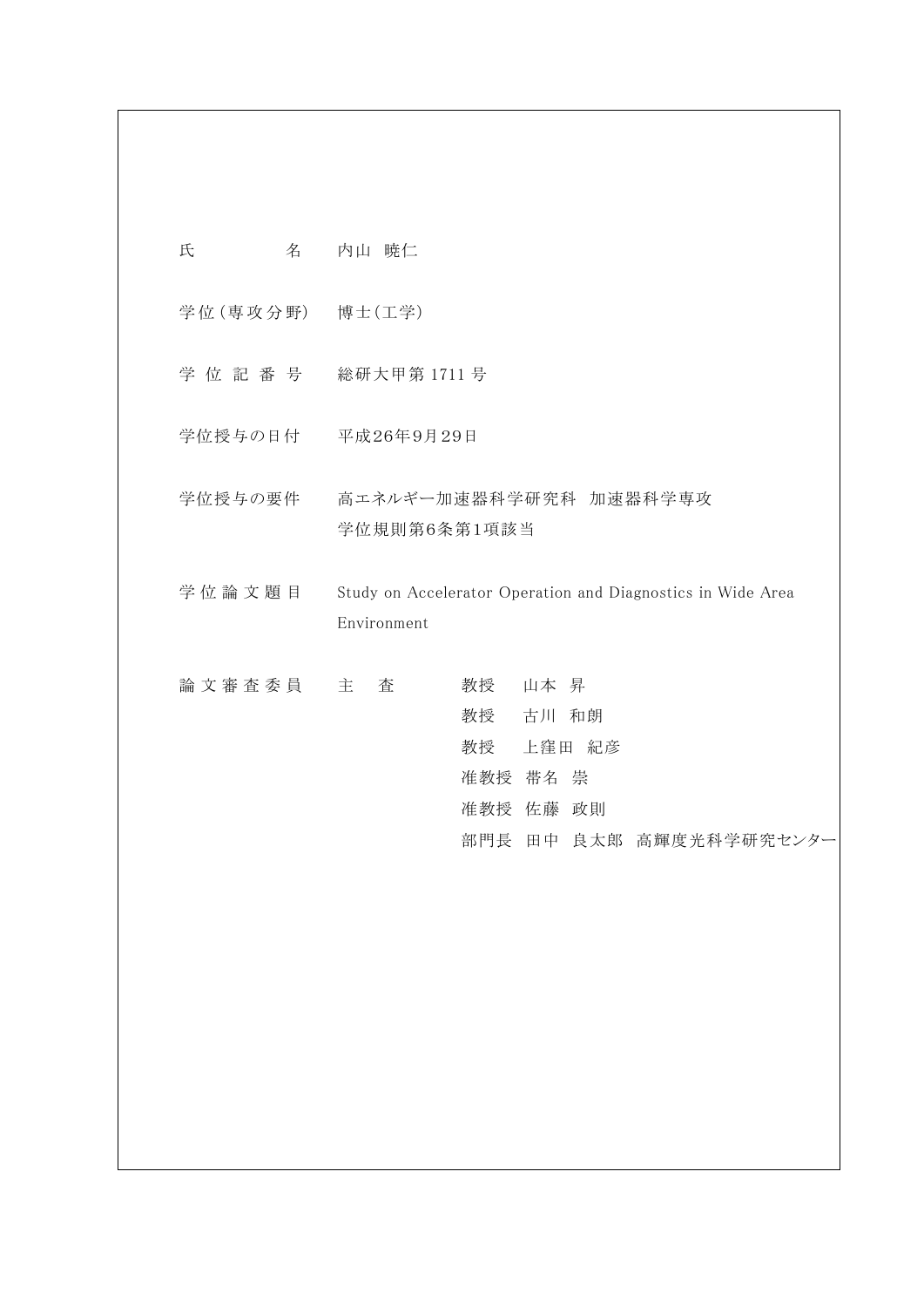## 論文内容の要旨

Summary of thesis contents

## Title: Study on Accelerator Operation and Diagnostics in Wide Area Environment

Remote operation and diagnostic systems for particle accelerators have been developed in previous studies for beam operation and maintenance in a variety of situations. After the collaborative commencement, all associates will need to have methods for remote maintenance, control, and monitoring of associated devices via Wide Area Network (WAN) links. For example, a method has to be provided for connecting to the control system network via WAN links from various collaborating institutions. Such remote operation needs to implement components that have concepts different from those of daily operation, for example, communication, man-machine user interface (UI), and system security. On the other hand, systems for remote operation have been developed by research organizations. Almost all such systems are allocated enough system resources.

As described above, remote operation is necessary in many situations. However, it is not always possible to use environments with rich system resources, such as dedicated networks, for remote operation. Therefore, the purpose of this study is to establish the technique of troubleshooting without rich system resources for remote operation. For this reason, in this study, methods regarding UI and system security are discussed for remote operation with limited system resources, such as low-bandwidth networks.

Considering operator interface (OPI) for remote operation, the use of standard protocols, such as Hypertext Transfer Protocol (HTTP), has certain advantages because system-dependent protocols are not necessary between remote clients and on-site servers. On the other hand, Web services that provide a UI component to accelerator control systems have been utilized for various purposes already because such services possess the advantages of being platform-independent systems, providing software maintenance, and can be developed rapidly.

In this study, the author develops a client system based on WebSocket as a next-generation OPI over the Web using Experimental Physics and Industrial Control System (EPICS) Channel Access (CA); WebSocket is a new protocol provided by the Internet Engineering Task Force (IETF) for Web-based systems. In order to construct a WebSocket server as an EPICS CA client, add-on software for Node.js, called Node-CA, was developed by the author in C/C++ using the EPICS CA library, which is included in the EPICS base. As a result of this implementation, WebSocket-based client systems have become available for remote operation using EPICS in wide area environments.

In addition, from a practical application standpoint; the remote operation of an accelerator via WAN is beset by a number of issues. One of such issue is that the accelerator has both experimental device and radiation generator characteristics. Therefore, any error in the operation of the remote control system could result in an immediate breakdown. For these reasons, the author proposes the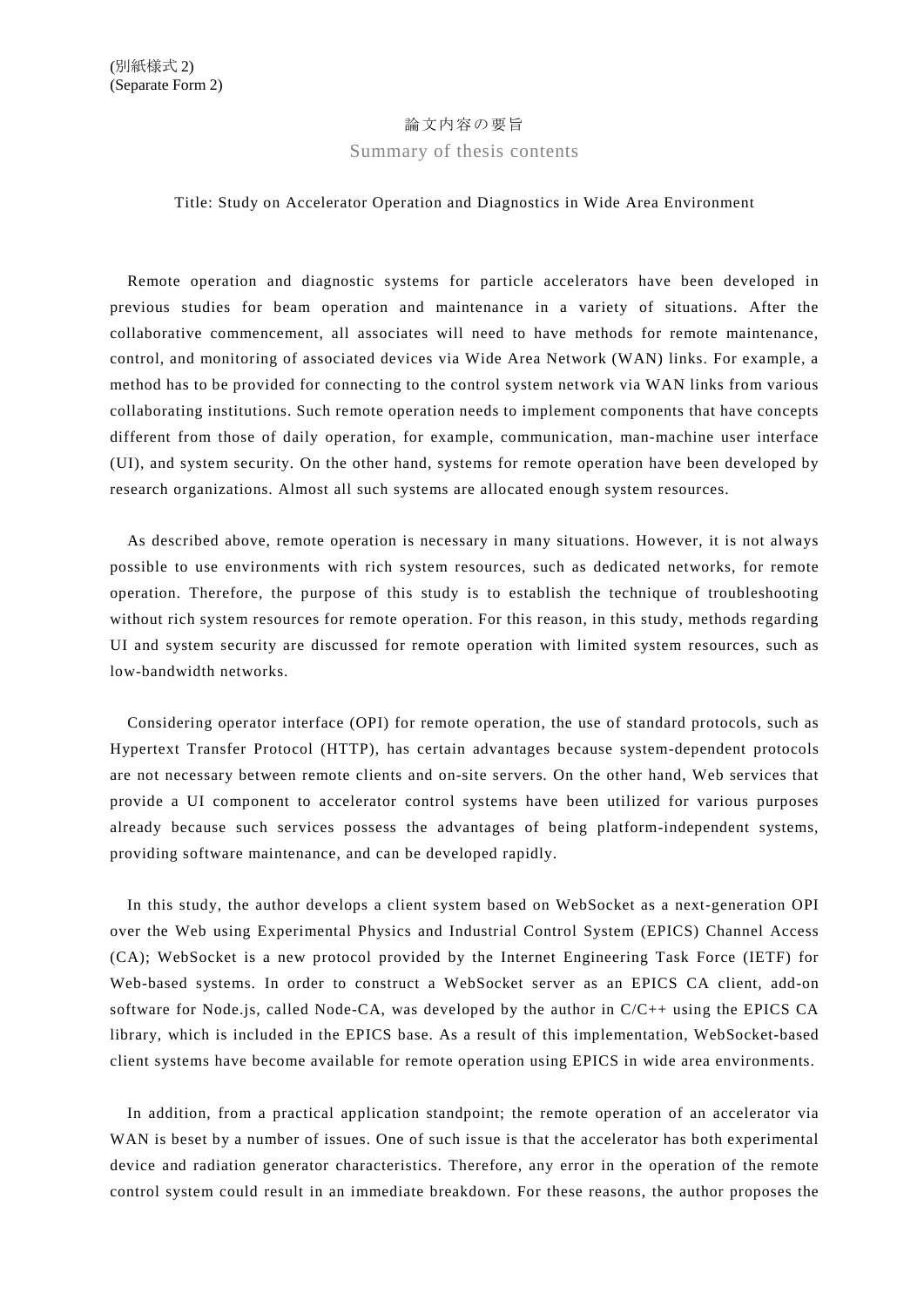implementation of an operator intervention system for remote accelerator diagnostics and support that can interconnect any divergences between the local control room and remote locations.

The purpose of the proposed operator intervention system is to ensure safe remote output control of EPICS via the WebSocket server. To simply monitor the status of the accelerator parameters using the WebSocket-based OPI, permission from the on-site operator is not necessary, provided that authentication has been accomplished through a Secure Sockets Layer (SSL) connection. The WebSocket-based client system is designed such that output control via remote operation always requires the permission of an on-site accelerator operator who can intervene at any time. The main part of the proposed operator intervention system consists of a Process Variable (PV) gateway provided by EPICS collaboration, a MySQL database, and Web applications. After the implementation, the on-site accelerator operator can determine the availability of the equipment, and decide whether to grant operation requests from remote users.

Finally, the system that combines WebSocket-based OPI and an operator intervention system is implemented for the 28 GHz superconducting electron cyclotron resonance ion source (28 GHz SC-ECRIS), which is one of the components in the RIKEN Radioisotope (RI) Beam Factory project, for verification of usefulness. Using this system, the author confirmed that the output instructions did not reach the EPICS IOC without the on-site operator's permission. In addition, remote operation can be satisfactorily performed even with a network latency of 200 ms, which is approximately the same network latency between Japan and the USA. Therefore, networking performance tolerance should allow this system to be used over networks provided by almost all Japanese Internet service providers. Because the system is implemented with RIKEN 28 GHz SC-ECRIS remote operation, the author confirmed that this new operator intervention system via WebSocket-based OPIs is a useful method for ensuring the physical security from operational error.